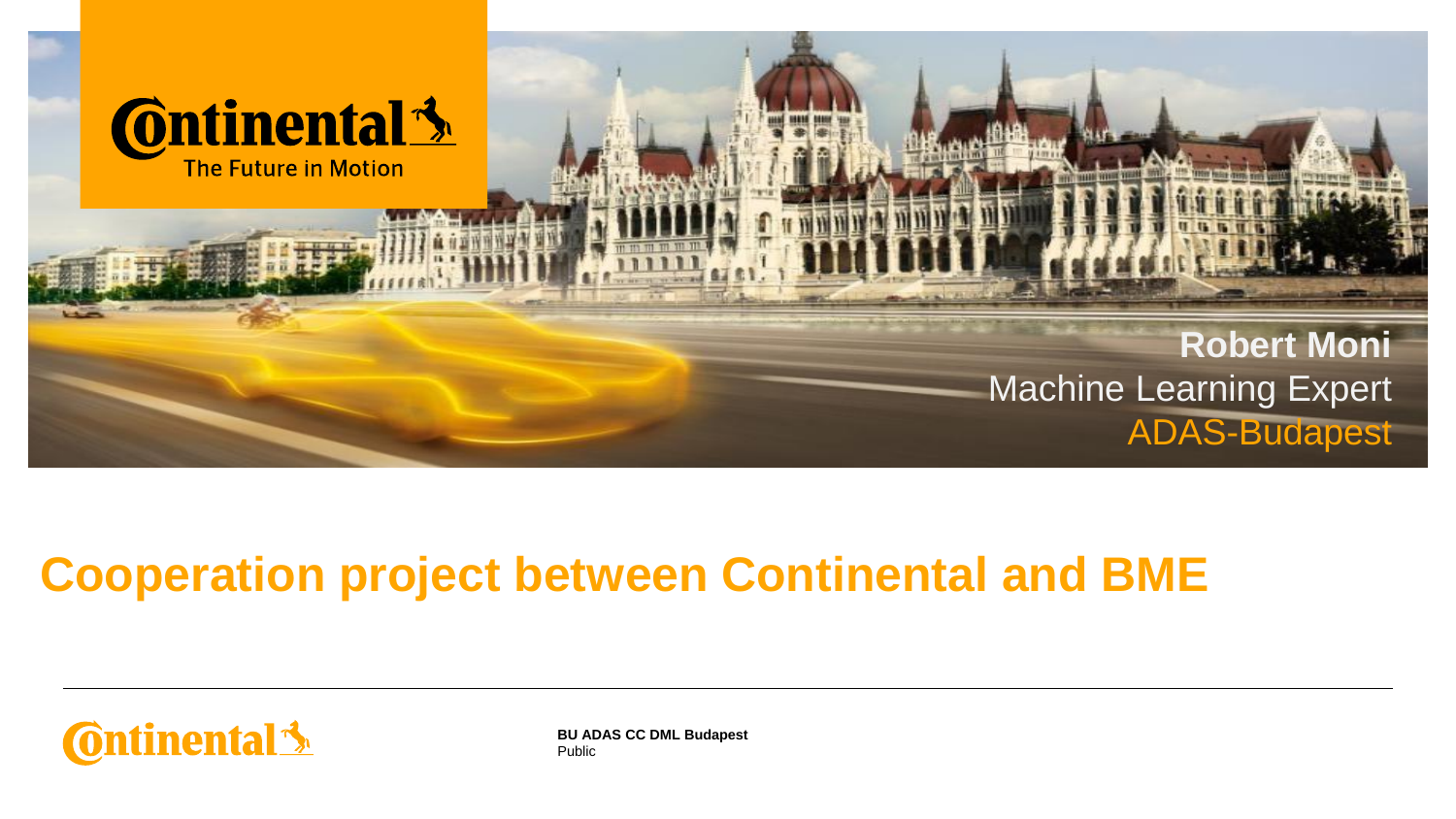



**ontinental \*** 

Public **BU ADAS CC DML Budapest**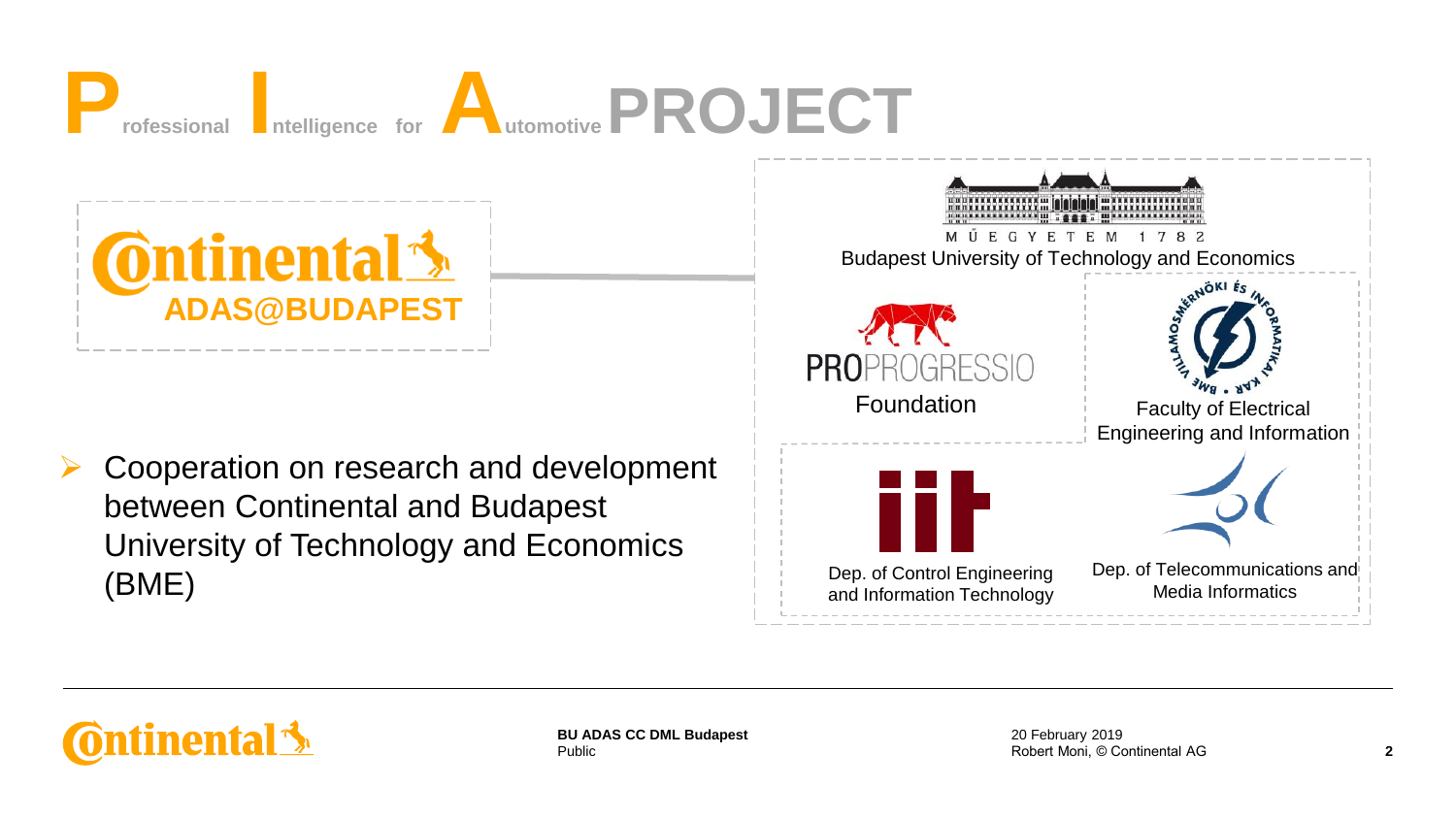

Main objectives of the project are:

- $\triangleright$  Conduct researches in the field of deep learning and autonomous driving with academics and students.
- $\triangleright$  Provide education for students in the field of deep learning.
- $\triangleright$  Set up a laboratory with proper equipment for students (i.e. Duckietown, Workstations).
- $\triangleright$  Encourage development of applications on embedded systems.
- ➢ Conduct BSc, MSc and PhD degree oriented works.



onfinental **S**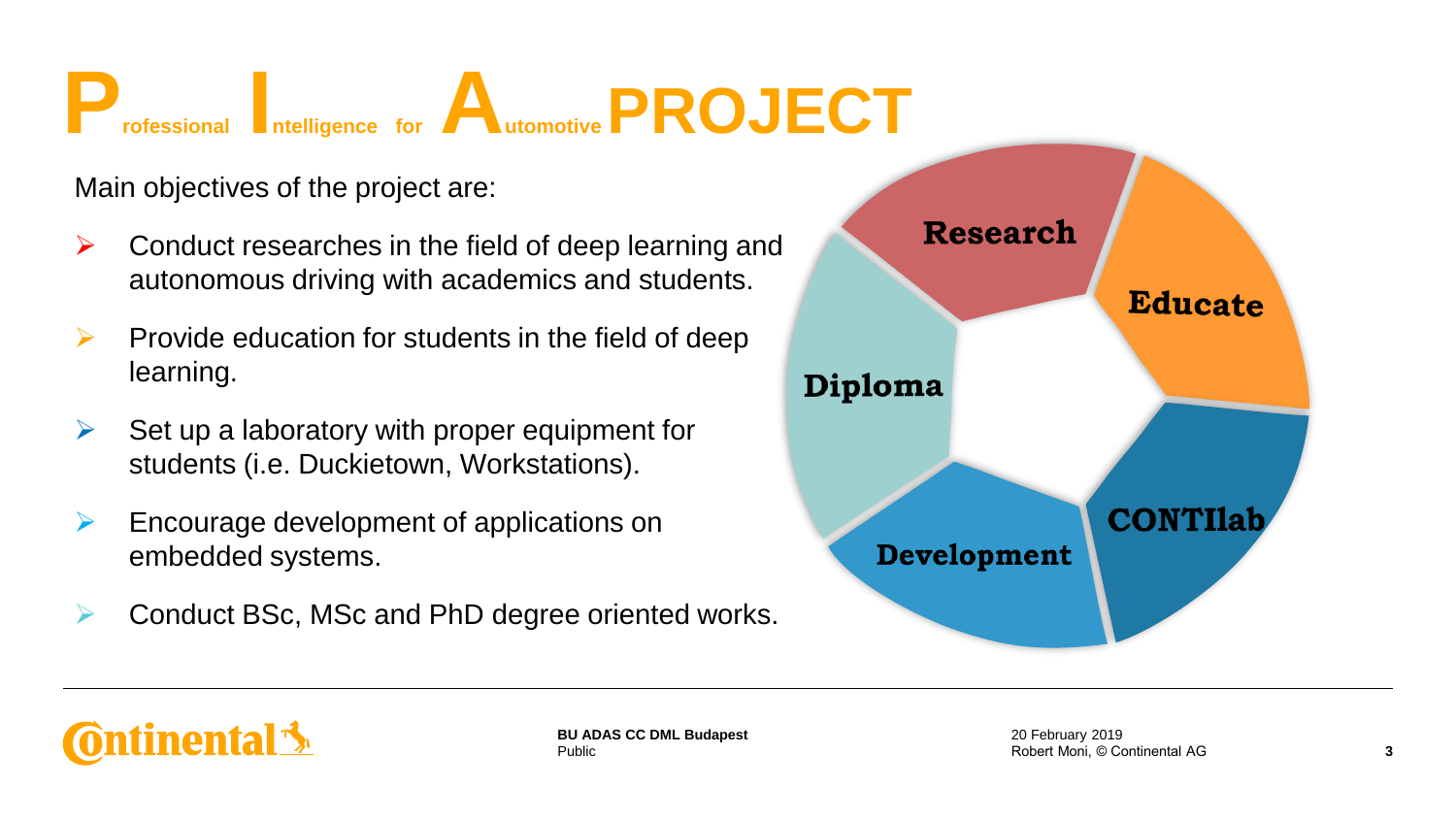

- Deep Learning
- **Reinforcement learning**
- Sensor fusion
- › Transfer learning
- World models
- › Multi task learning
- Object detection
- Pose estimation
- › Autonomous driving



**Ontinental 3** 

Public **BU ADAS CC DML Budapest**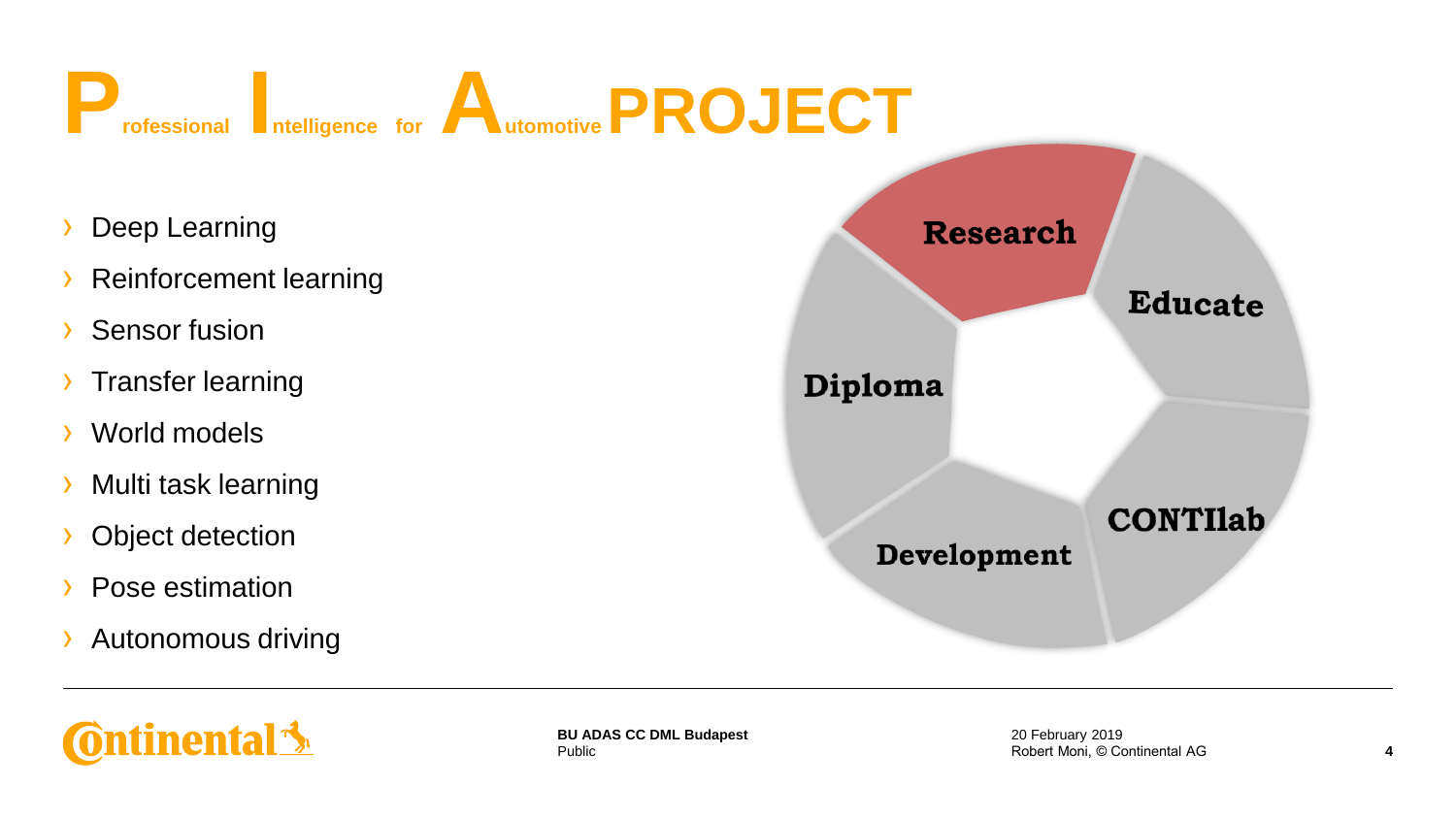

- › Teaching Deep Learning
	- › Courses
	- › Laboratory projects





Public **BU ADAS CC DML Budapest**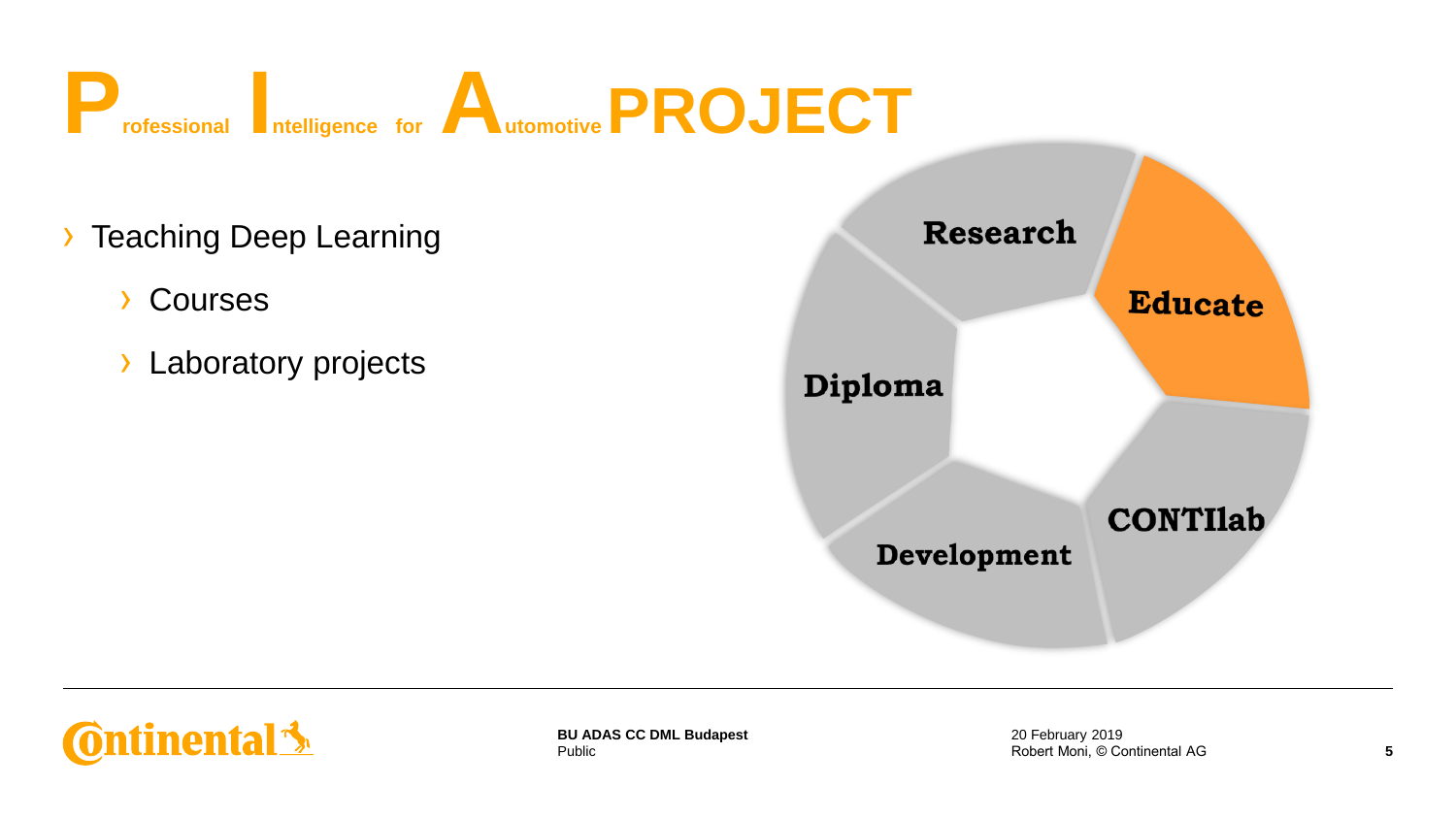

- Continental laboratory equipped with
	- 2 x high performance workstations (8 x 2080Ti GPU)



- Duckietown environment
	- 1 city with infrastructure (road signs, semaphores)
	- 12 x duckie bots
	- **12 x GPU Deep Learning accelerator**



*DUCKIETOWN* 





Public **BU ADAS CC DML Budapest**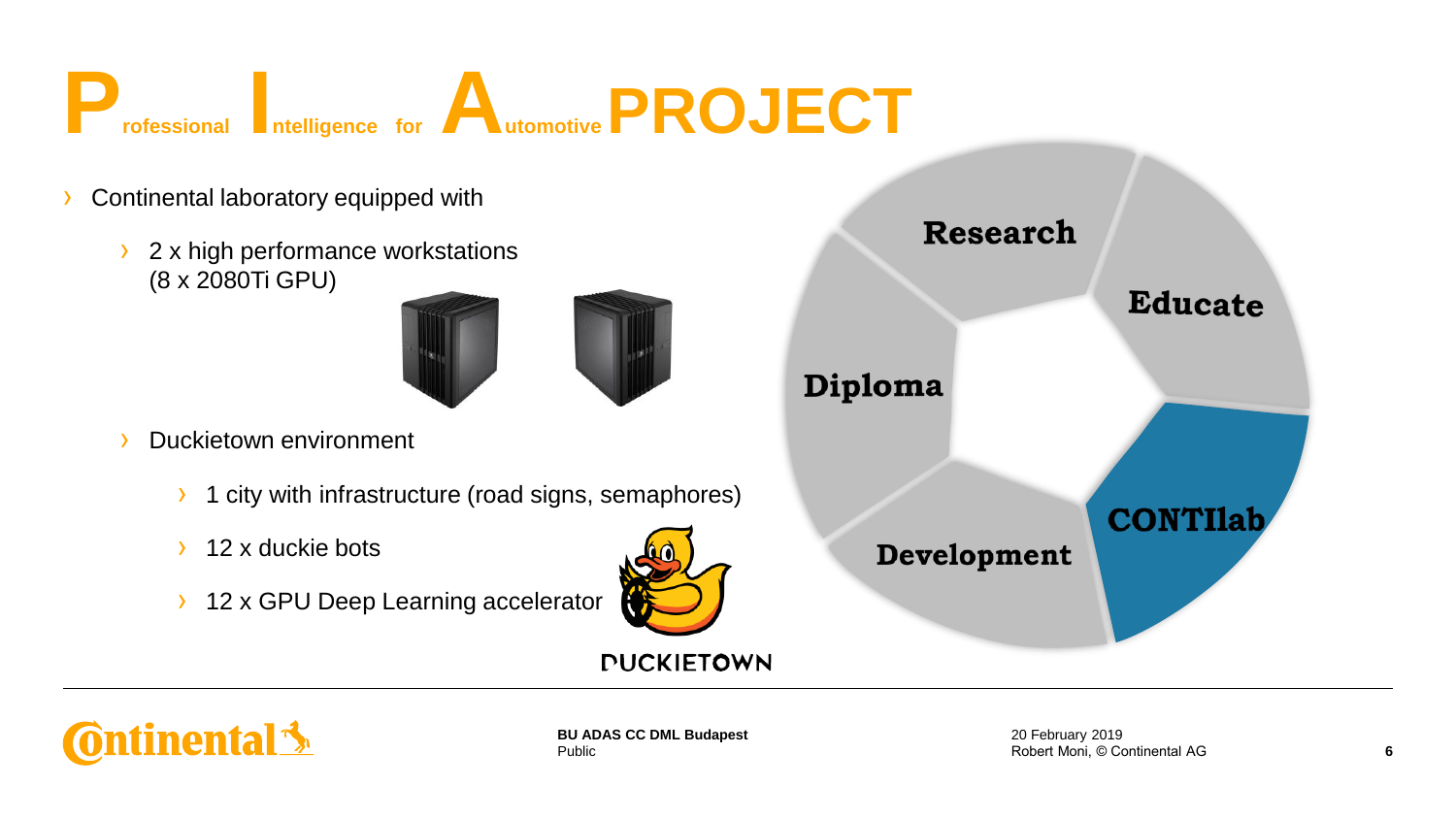

#### › **Duckietown**

- started as a class at MIT in 2016.
- a worldwide initiative to realize a new vision for AI/robotics education.

#### **Duckietown for education**

- The Duckietown platform designed as part of an a university AI/robotics curriculum.
- It has been used in prestigious universities, such as MIT, ETH Zürich, and Université de Montréal.
- › "class-in-a-box" that comprises lectures, exercises, and theory, that combine with the physical robot platform to reinforce the core concepts.

**Massachusetts Institute of Technology** 



Research

Development

**Diploma** 

**Educate** 

**CONTIL** 









**ETH** zürich



ш

*DUCKIETOWN*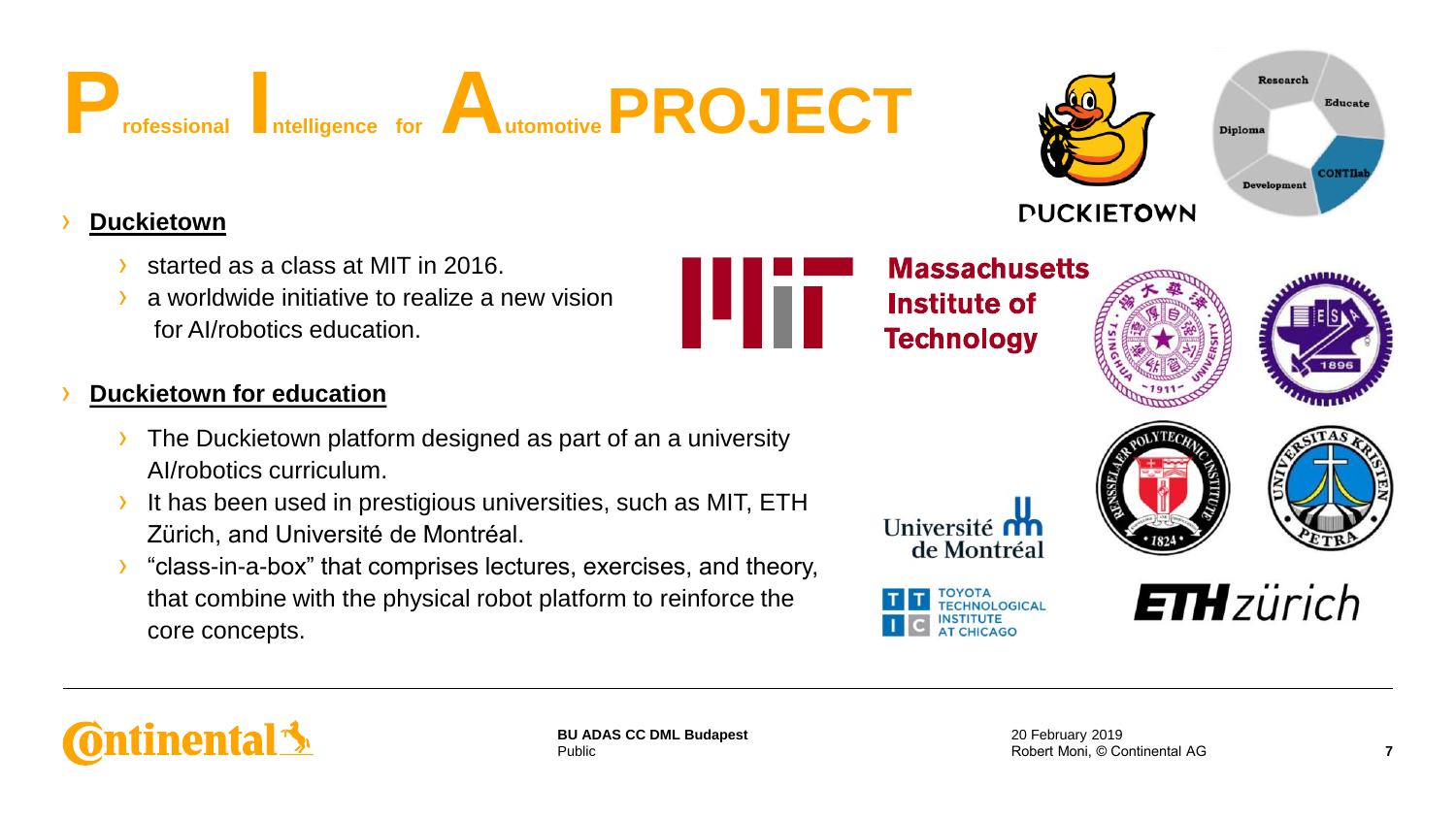

#### **Duckietown for research**

- The Duckietown platform has also been used extensively for research on mobile robotics and physically embodied AI systems.
- Participation in leading deep learning and robotics conferences like **NIPS** (Neural Information Processing Systems) and **ICRA** (International Conference on Robotics and Automation)





*DUCKIETOWN* 





**Simulated AMoD** 

**Educate** 

**CONTIIE** 

Research

**Development** 

**Diploma** 

#### **Reproducible Learning Protocol**



### **The Al Driving Olympics**

AIDO 1: The first embodied learning competition at NIPS 2018 AIDO 2: Second edition at ICRA 2019





Public **BU ADAS CC DML Budapest**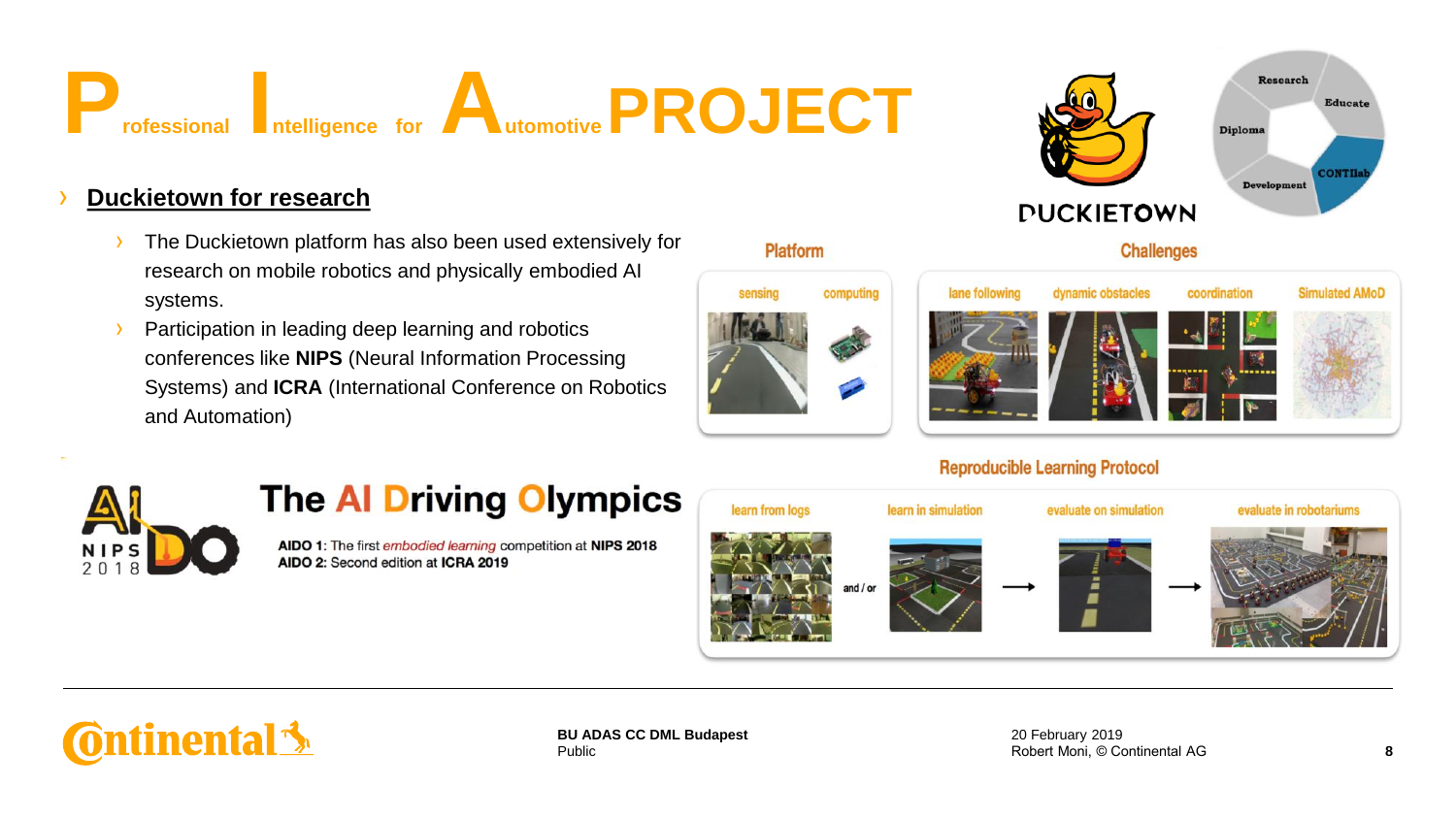

- › State of art deep learning application development
- › Training on workstations
- Duckietown robot application development on embedded hardware
- › Running trained models on GPU Deep Learning Accelerator hardware



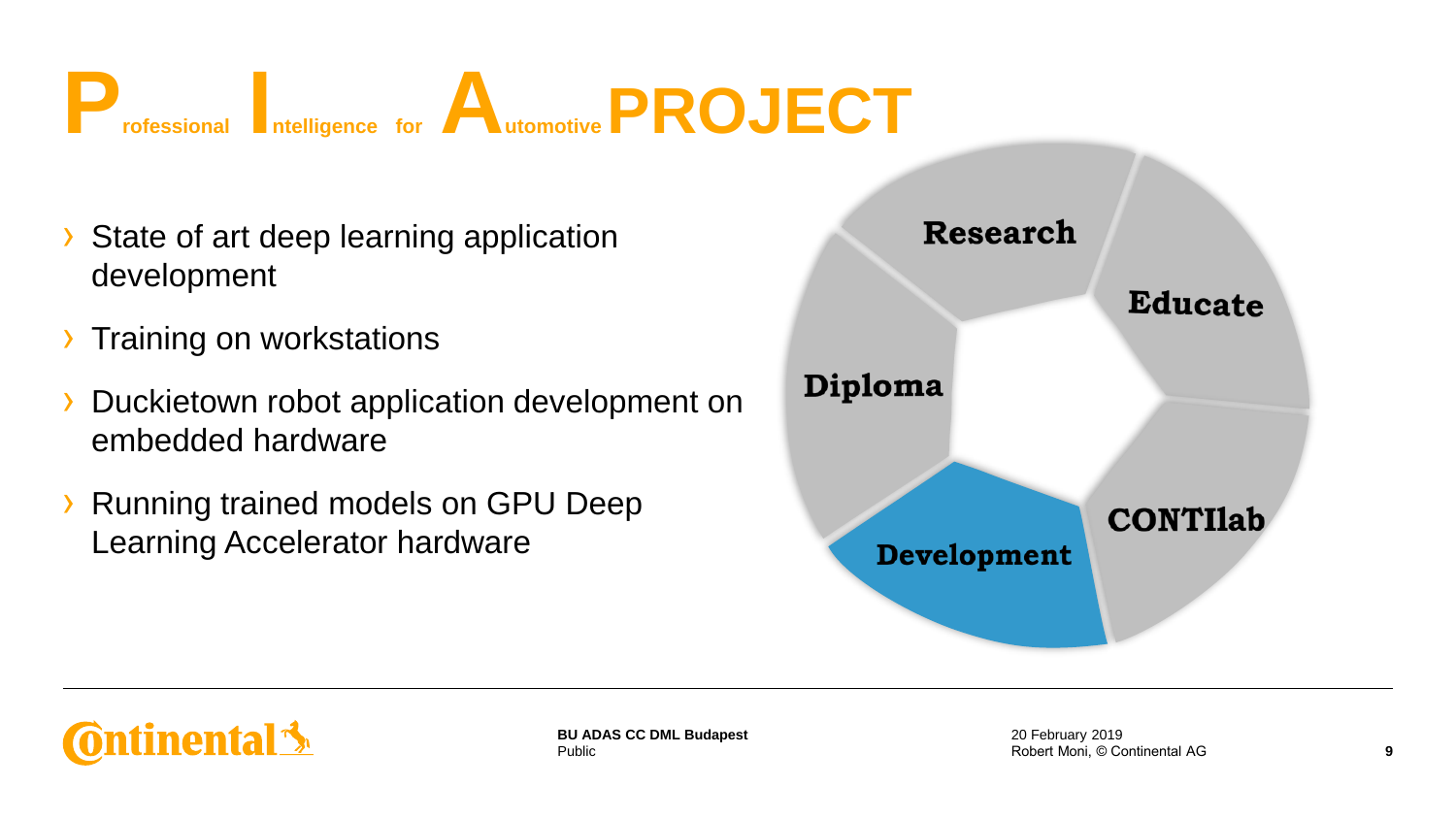

- › Providing a framework within research, university degree oriented work and project laboratory work is contemplated to be carried out for BSc, MSc students leaded by a PhD student funded by the PIA project.
- › Offering positions for graduates in our work environment.
- Internship program.





Public **BU ADAS CC DML Budapest**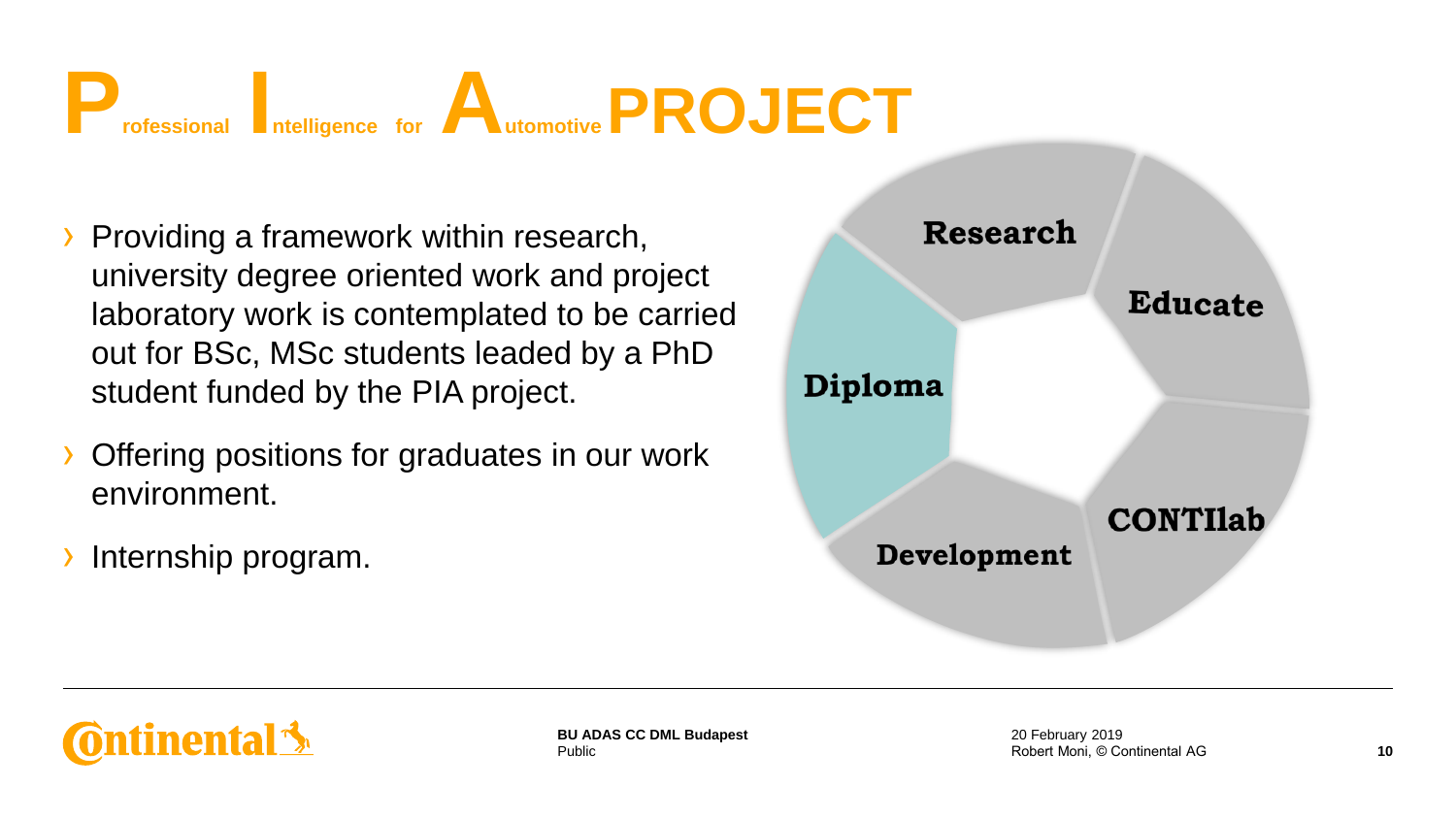



Public **BU ADAS CC DML Budapest**